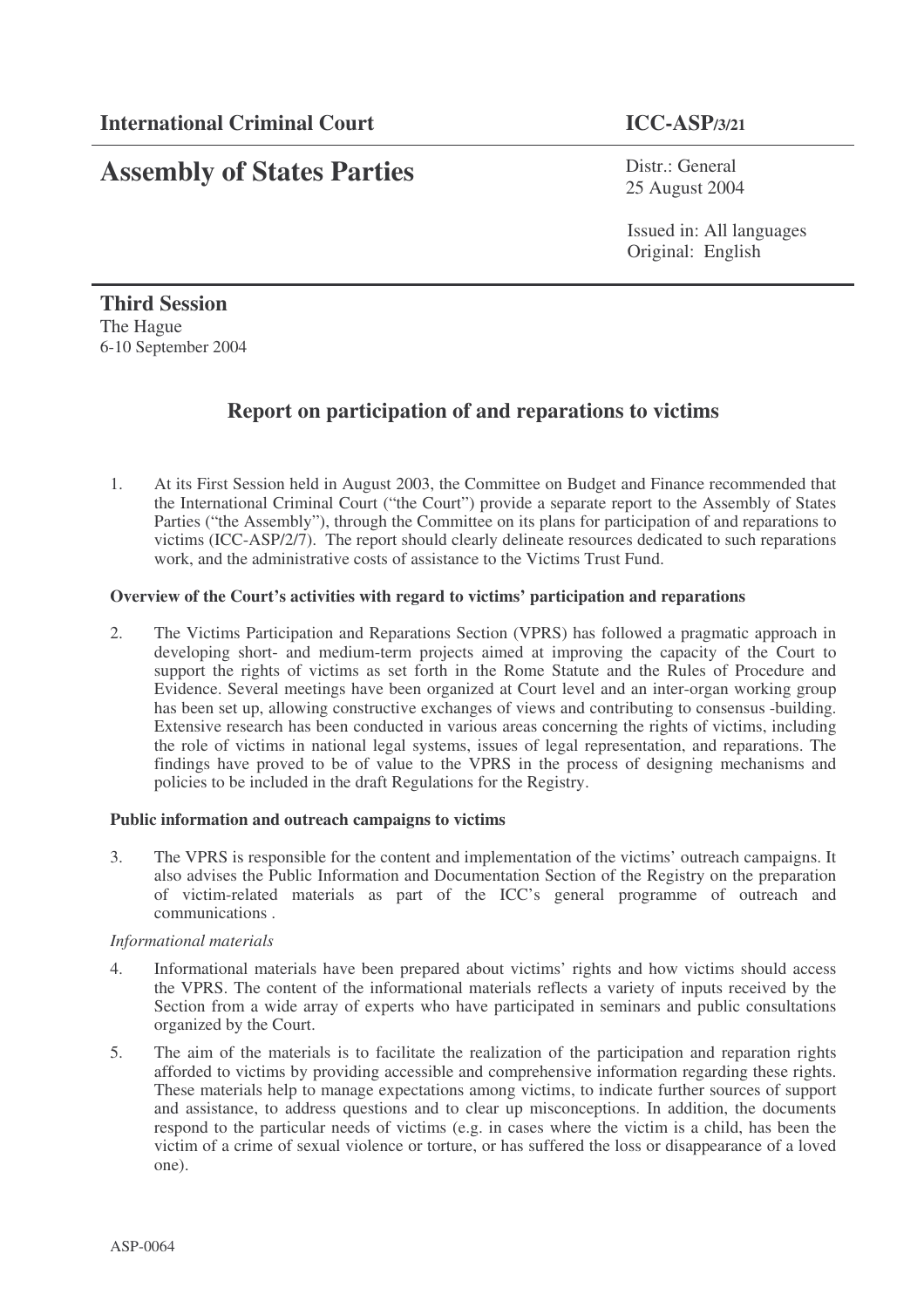- 6. These informational materials are:
	- **Standard application forms** which will be used to contact and solicit information from victims applying for participation and requesting reparation;
	- **An informational booklet** accompanying the application forms and explaining the rights of victims before the Court (to be consulted by victims before filling in the standard application forms);
	- **A manual** for lawyers, civil society organizations and academic institutions to provide clear guidance on ICC proceedings;
	- **Training materials** and programmes (in the process of being developed).
- 7. Strategies are being prepared to ensure that the materials are disseminated effectively. They consist of a range of dissemination tools, including but not limited to public announcements; conferences and workshops; web sites; posters; brochures; print advertisements; radio and TV spots and fact sheets.. The VPRS will also continue to build relationships with a variety of organizations in different regions and seek their cooperation with a view to avoiding duplication and taking advantage of existing experience. The VPRS will organize regional conferences on victim-related issues in Africa, Asia and Latin America.

#### **Participation, reparations and protection**

- 8. The VPRS is developing a secure application management and processing system to assist the Court in organizing victims' claims for participation and reparation. This system will enable the VPRS to prepare reports detailing the applications for the relevant Chambers in an efficient and expeditious manner.
- 9. In coordination with the Victims and Witnesses Unit, Court Management Section and the Information Technology and Communications Section, the VPRS is currently developing secure databases to manage information relating to victims' claims. To ensure that any communications between the Court and victims take place in consideration of all requisite protective measures, including the confidentiality of information, the VPRS is developing a series of guidelines based on lessons learned and good practices. The VPRS has also spearheaded efforts to foster coordination among the organs of the Court on victim-related issues, and is developing policies for that purpose.
- 10. In order to ensure that the obligations of the Registry as set forth in the Rome Statute and the Rules of Procedure and Evidence (in particular rule 16.2.b and rule 90.5) are respected, it is envisaged to request limited resources for legal assistance for victims such as the creation of the Office of Public Counsel and a budget of  $\epsilon$ 310,000. This will enable the victims in the two cases anticipated by the Prosecutor to receive, at a very modest level, the necessary legal assistance. It is also through legal assistance,that the protection of victims can be ensured.
- 11. In coordination with the VPRS, the Defence Support Section has developed a list of counsel in order to provide an equal standard for defence and victims' counsel.

#### **Victims Trust Fund**

12. This year the VPRS is charged, until the Trust Fund has its own support structures in place, with assisting the members of the Board of Directors of the Victims Trust Fund . The Section has undertaken a wide range of activities in compliance with paragraph 5 of resolution ICC-ASP/1/6. An Expert Meeting was held on 18-19 February 2004 to review the document entitled *The Organization and Management of the Trust Fund for Victims,* prepared by VPRS*.* The comments of the experts were included in the final version, which was discussed at the first meeting of the Board of Directors held from 20 to 22 April 2004 at the seat of the Court. During the meeting, the members of the Board reviewed the draft Regulations and took important decisions concerning the future functioning of the Victims Trust Fund. They agreed, among other things, that there is a need to establish a Secretariat for the Fund. Although the Registry does not have sufficient personnel to provide services for the Board, the Head of the Division of Victims and Counsel has been given the task of assisting the Board and its Chairperson during its initial phase.